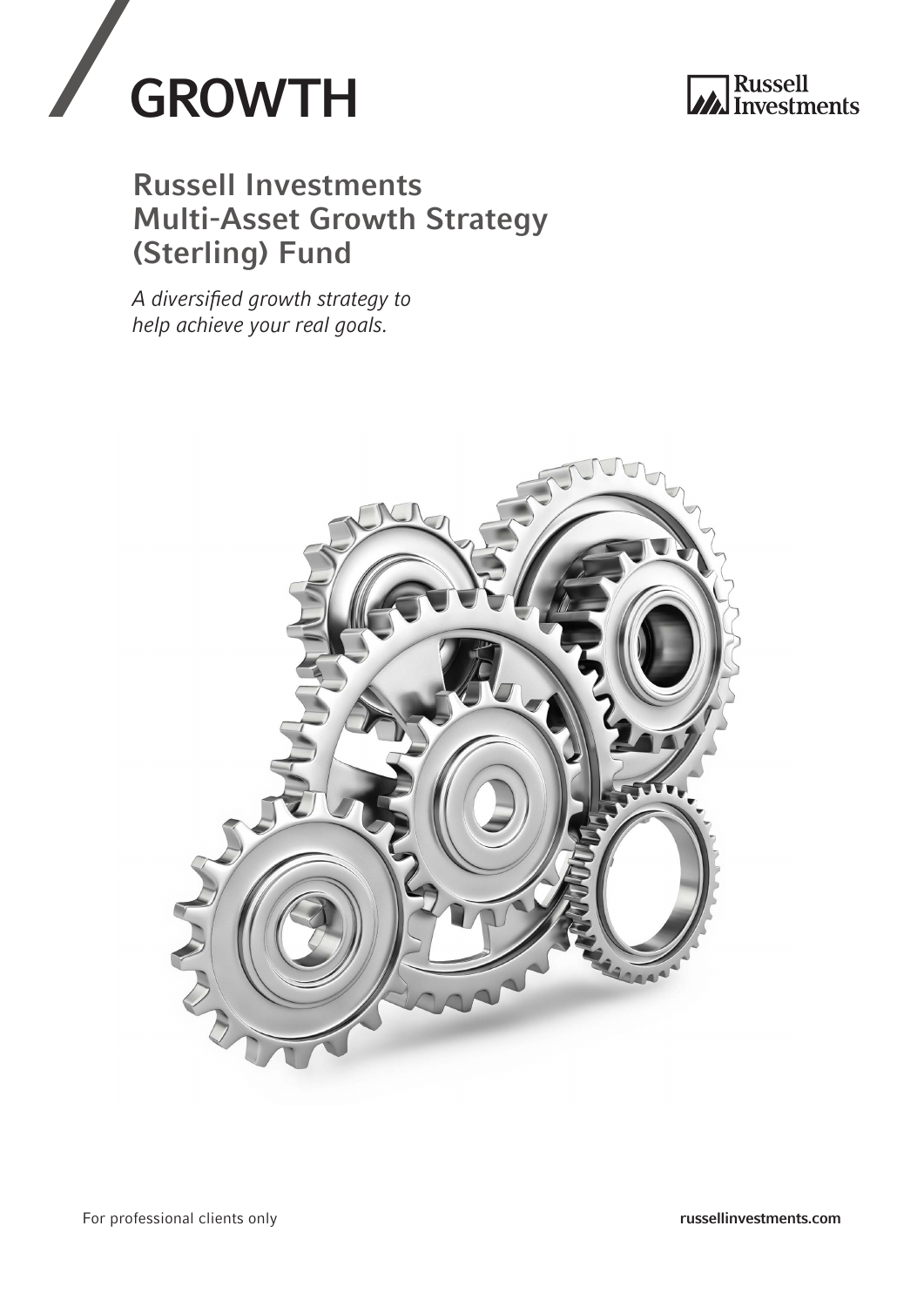# Fund objective

The Multi-Asset Growth Strategy (Sterling) Fund (MAGS) aims to deliver consistent growth. It employs a multi-strategy investment approach and is broadly diversified across a range of growth assets across equities, bonds and alternative asset classes.

The Fund aims to achieve an annual return equivalent to cash plus 4.5% pa returns over the long term (gross of fees), with up to two-thirds of the volatility of equity markets. We use a disciplined investment process to design, construct and manage the Fund. It is designed using our strategic and tactical insights, derived from extensive research and experience.

The Fund draws on the complete range of our skill-sets and the strengths of our whole organisation. From strategic thinking through to research, portfolio construction, risk management and investment implementation. It is this combination of multiple specialisms that builds quality decision-making at all levels. In short, MAGS gives you the best of our ideas and expertise to help you achieve your real growth goals.

# What do you need for success in multi-asset?

Multi-asset investing combines traditional securities with alternative approaches. It can get highly specific and can provide diversifying factors even within a precise asset allocation. Having grown in popularity over recent years, the asset class product offering has grown substantially since it was defined, and with this growth many have come to associate multi-asset products as a risk management tool. In order to succeed, investors need to understand a diverse range of political, social and economic market drivers and translate these in terms of the impact on countries, currencies, sectors and stocks. This is not an easy task.

Our team aims to identify promising strategies and managers early in their life-cycle. In this way, we can get the best of the performance potential from new manager and strategy ideas, and secure capacity before they become too popular and close to new investors. By investing in MAGS, you gain early access to these new products and specialist ideas.

A well-constructed multi-strategy multi-manager fund that combines complementary investment strategies is the most effective way to exploit the breadth of opportunity on offer. We can smooth the ride in this volatile asset class by dynamic management of the strategy and factor exposures in the Fund.

### Fund facts



Portfolio Manager Tom McDonald

| <b>Performance Objective:</b>     | Cash plus +4.5% pa returns over the long term (gross of fees)<br>Volatility: up to two-thirds equity market volatility. |
|-----------------------------------|-------------------------------------------------------------------------------------------------------------------------|
| Share class; dealing<br>currency: | Class B Roll-up; GBP                                                                                                    |
| Dealing frequency; cut off:       | Daily; 1.00pm GMT                                                                                                       |
| Fund size:                        | £1.3 bn (as at 31 December 2021)                                                                                        |
| <b>ISIN</b> code:                 | IE00B4VY5G95                                                                                                            |
| <b>Fund launch date:</b>          | 8 December 2009                                                                                                         |

The scenarios presented are an estimate of future performance based on evidence from the past on how the value of this investment varies, and/or current market conditions and are not an exact indicator. What you will get will vary depending on how the market performs and how long you keep the investment/product.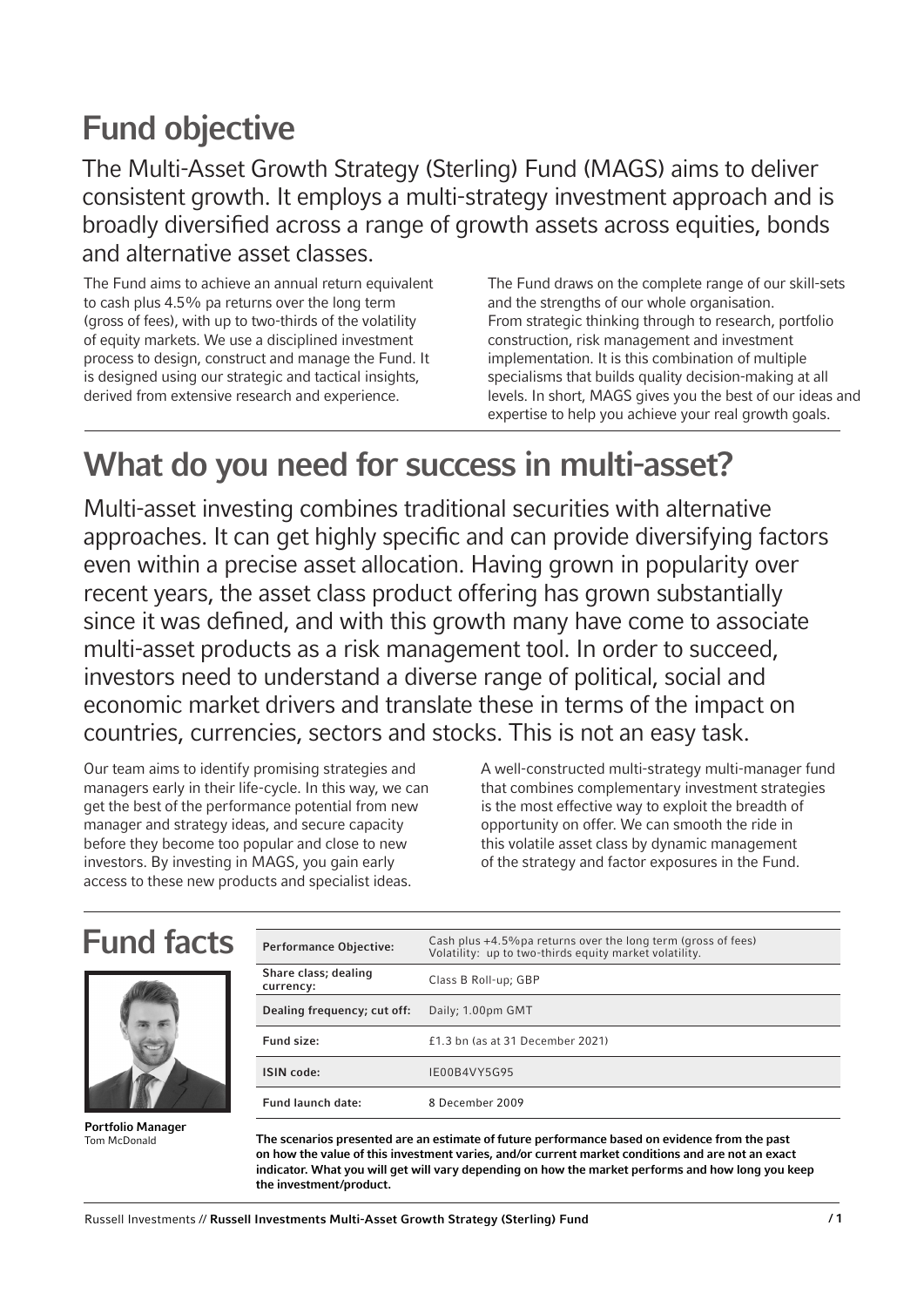# Russell Investments Multi-Asset Strategy (Sterling) Fund

Our multi-asset team combines specialist researchers, strategists, portfolio managers and analysts, and trading implementation experts. So when you invest in MAGS you partner with a highly capable, influential and sophisticated network of dedicated professionals. It is not enough simply to hire good managers. You also need to combine them effectively and manage the mix actively through time, taking into account the tradeoff between risk and reward. We approach the task from first principles using:



### WELL-FOUNDED STRATEGIC BELIEFS

There are certain factor exposures that over the course of a market cycle will deliver higher returns than the broad market. We believe that growth and value are dominant and we tilt the Fund towards these factors over the long term.



### BEST-IN-CLASS MANAGERS FROM AROUND THE WORLD

We employ an open-architecture approach using best-in-class investment manager strategies from around the globe, giving investors access to a truly unconstrained breadth of managers.



### SMART BETA FACTOR STRATEGIES

We incorporate customised exposures directly managed by Russell Investments that allow our portfolio managers to reflect our strategic and dynamic insights in an active manner.



### DYNAMIC MANAGEMENT TO EXPLOIT MARKET INEFFICIENCIES

We leverage the insights both of Russell Investments' team of strategists and those of the managers that we employ, together with external research sources and our own tactical factor views, in order to take advantage of market opportunities.



#### TIMELY AND EFFECTIVE IMPLEMENTATION

Russell Investments' Implementation Services Team employs sophisticated techniques to transition between managers and strategies, minimise trading costs and manage liquidity in order to ensure that our investment insights are captured efficiently.



#### MANAGEMENT OF TOTAL PORTFOLIO RISK

We use customised risk analysis tools to understand, evaluate and manage exposures within the Strategy. We target our preferred positions and minimise unwanted risks. Full visibility and control makes this possible.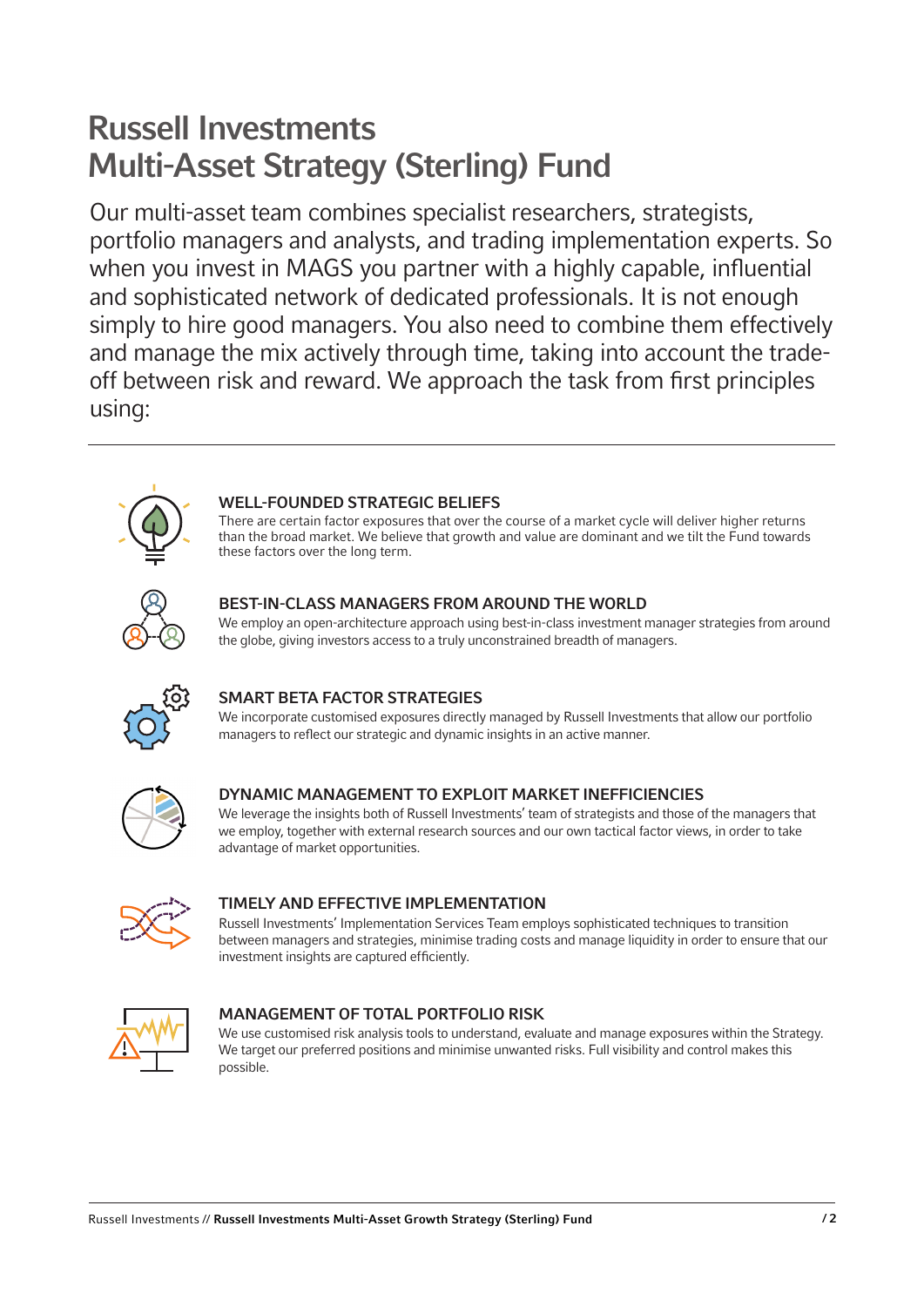### Product profile

The Fund is much more than just a selection of managers. Rather, it represents a total outsourced solution to multi-asset management. It integrates our capital markets insights, risk management capabilities and trading and implementation

skills, together with dynamic management of the asset mix, monitoring, hiring and firing of thirdparty managers, and our own smart beta custom portfolios.



- **Strategic beliefs**
- Best-in-class managers
- Smart beta factor strategies
- **Dynamic** management
- **Effective** implementation
- **Management** of total portfolio risk

# Dynamic allocation

The Fund's asset mix combines equities, bonds and alternative strategies both to capture growth opportunities and achieve powerful diversification benefits. After researching the most effective strategies in each asset class, our team selects from the best of active management, passive and smart beta approached. MAGS also

includes dynamic tactical positions, which we can implement either through changes to the manager mix and/or through direct management of custom portfolios which are designed to address specific sectors and/or country strategies. As at 31 December 2021, below shows asset allocation evolutions since inception.



Russell Investments // Russell Investments Multi-Asset Growth Strategy (Sterling) Fund / 3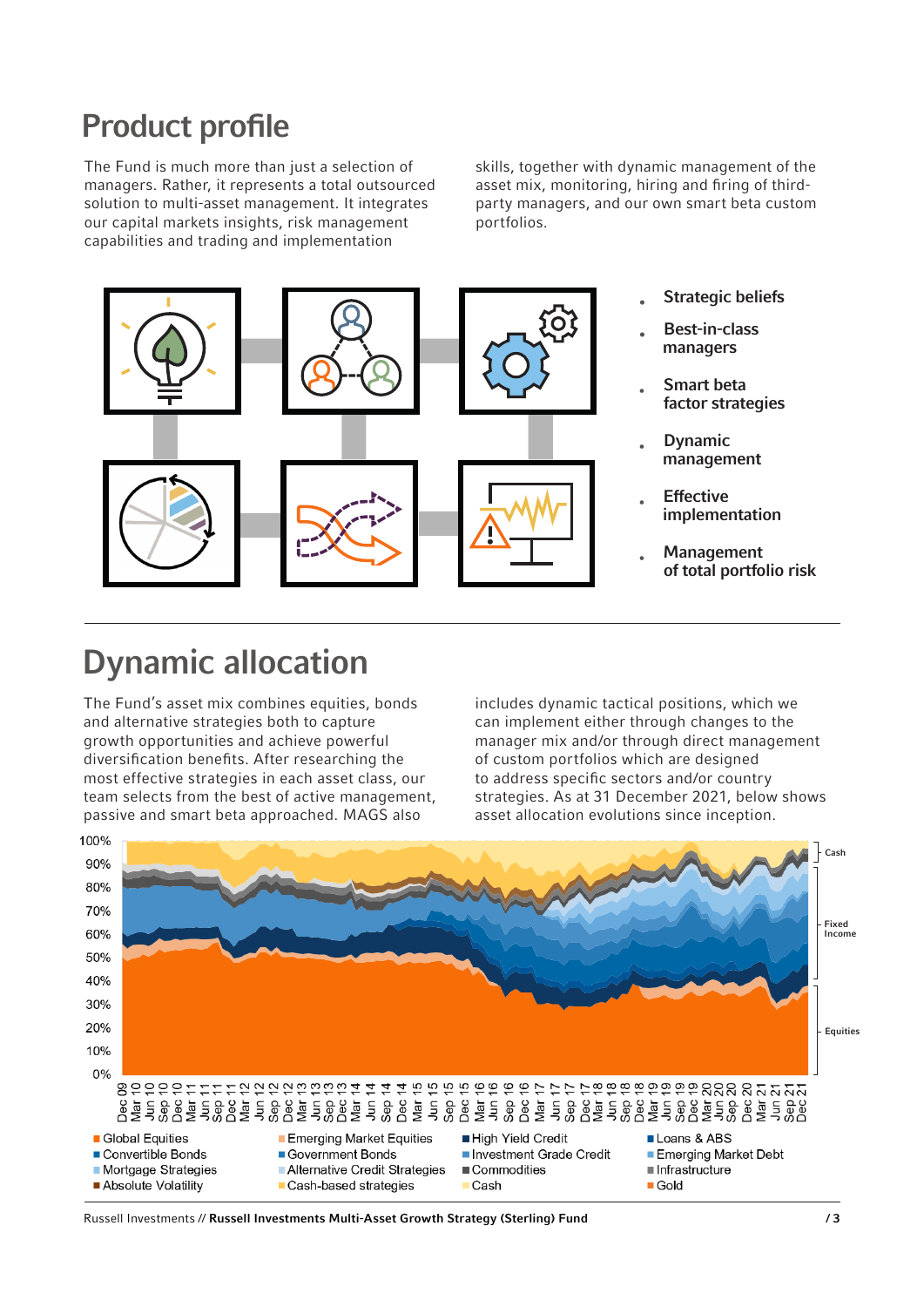## Key benefits

Global: Puts together a team of global specialist managers and strategies to work for you.

Access to experts: Uses a best-in-class approach to identify the leading specialist third-party managers in each core asset class. Through our intensive research process we identify the best specialists and gain valuable insights into the success of different manager strategies. Our extensive experience and relationships allow us to select niche specialist capabilities and customise strategies to complement our portfolios.

Daily monitoring: Our multi-asset team monitors MAGS' underlying positions and risk exposures daily, shifting strategy and asset class allocations in response to market changes and opportunities. Using powerful proprietary systems, the team have total visibility down to individual stock positions and risk exposures.

30 years of practical experience: Russell Investments' strategic and tactical insights based on over 30 years' practical experience and comprehensive data modelling. It is this combination of practical asset management experience and research excellence that gives MAGS such a powerful advantage.

Targeted exposures: Invests in customised segregated mandates identified through our research, rather than off-the-shelf products, thereby taking full advantage of each strategy's key strengths and retaining full control of the Fund's overall positioning.

Integrated: We employ a straightforward but powerful strategy process based on business cycle, market valuation and investor sentiment factors (Cycle, Value and Sentiment or CVS), together with a consistent methodology to design, construct and manage portfolios (DCM). Our CVS and DCM approaches link the work of our portfolio management, research and strategy teams, providing them with a common language and analytical framework. This allows our teams to combine top-down and bottom-up research, to generate more penetrating insights and to maintain constant market awareness. Importantly, this integrated capability underpins our ability to allocate the Fund's assets dynamically in the light of changing markets and new opportunities.

Nimble: Real-time management and powerful analytics help manage risk exposures, make for greater agility in a constantly changing environment, and create flexibility to respond to what's going on in the marketplace.

Governance: The Fund's performance includes time-consuming and expensive market set-up costs and the cost of all manager and strategy changes. We take away the need for beauty parades, allowing investors to focus on more critical governance aspects. In addition, Russell Investments' Manager Oversight Team undertakes comprehensive, on-site due diligence reviews for all managers, thereby reducing operational risks.

# Why Russell Investments?

We believe Russell Investments has a crucial advantage. We can combine our capital markets insights, manager research expertise, tactical asset allocation capabilities and factor capture skills in one integrated and dynamic process, on a truly global basis. We don't just find a good manager. We look at the manager's strategy and see whether it is appropriate for the current market environment, how it interacts with the overall portfolio, and whether the timing is right to invest now. Additionally, we look at the best way to implement that strategy – should we do this actively, passively or through smart beta?

Lastly, we constantly re-evaluate the strategy's place in the Fund's asset mix in the light of market movements. In asset classes where we choose to take active risk, we recognise that the global asset manager universe is extremely broad, and it is rare to find the multitude of skillsets required for success in just one manager. With thousands of stocks available for investment across the asset class, it is not possible to be an expert in them all. Our 30 years of experience researching managers and styles, and understanding country and sector return drivers, allows us to rapidly deploy world-class talent in a nimble, targeted and effective manner in order to exploit the multitude of opportunities provided by inherently volatile and inefficient asset class.